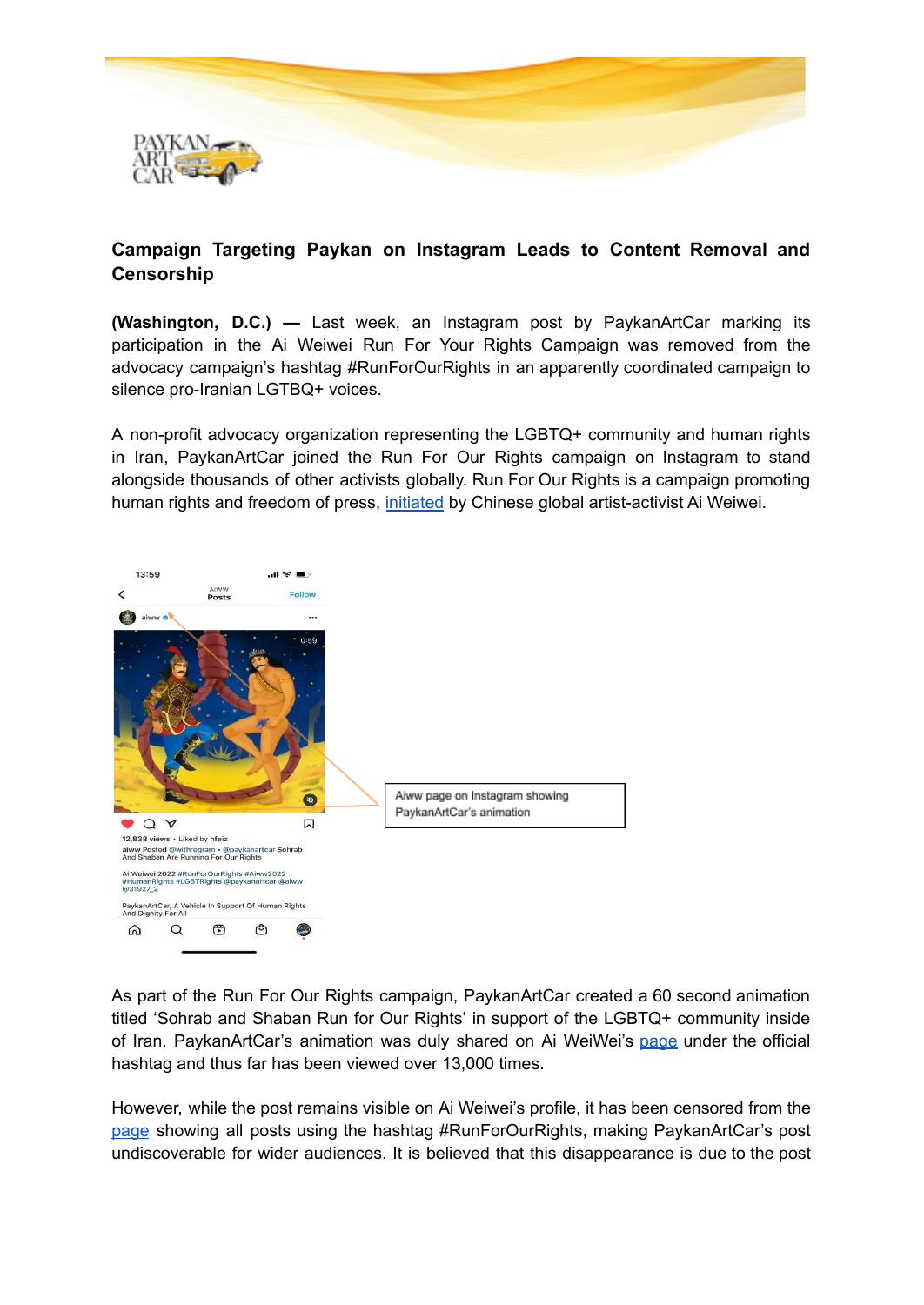

being mass reported as 'inappropriate', despite its innocuous content which meets Instagram's content moderation guidelines.



This latest instance of silencing conforms to a pattern of digital manipulation, with dissident and minority Iranian voices finding themselves repeatedly targeted on social media. Other outspoken members of the Iranian community - such as BBC World Service Presenter Franak Amidi who is vocal about women's rights in Iran - have similarly had posts removed from Instagram.

Manipulative mass reporting is used to overwhelm the algorithms implemented by Instagram to aid in monitoring for, and removing, content which is illegal and violates its community standards. While content is overseen by human moderators, the sheer volume of posts means that the platform relies more heavily on algorithms with only some being sent for [human](https://www.facebook.com/help/instagram/423837189385631) review. Regimes and malevolent groups across the world can manipulate the system to push targeted posts across the 'violation' threshold, causing the platform to automatically remove them from view.

PaykanArtCar has reached out to Instagram's public policy team seeking clarification on the incident and requesting a meeting to discuss the platform's content moderation policies.

Malicious, coordinated mass reporting tactics adversely affect groups advocating on behalf of people with protected characteristics, groups that should benefit from additional attention and protection by content moderators. In the absence of adequate protections for minority